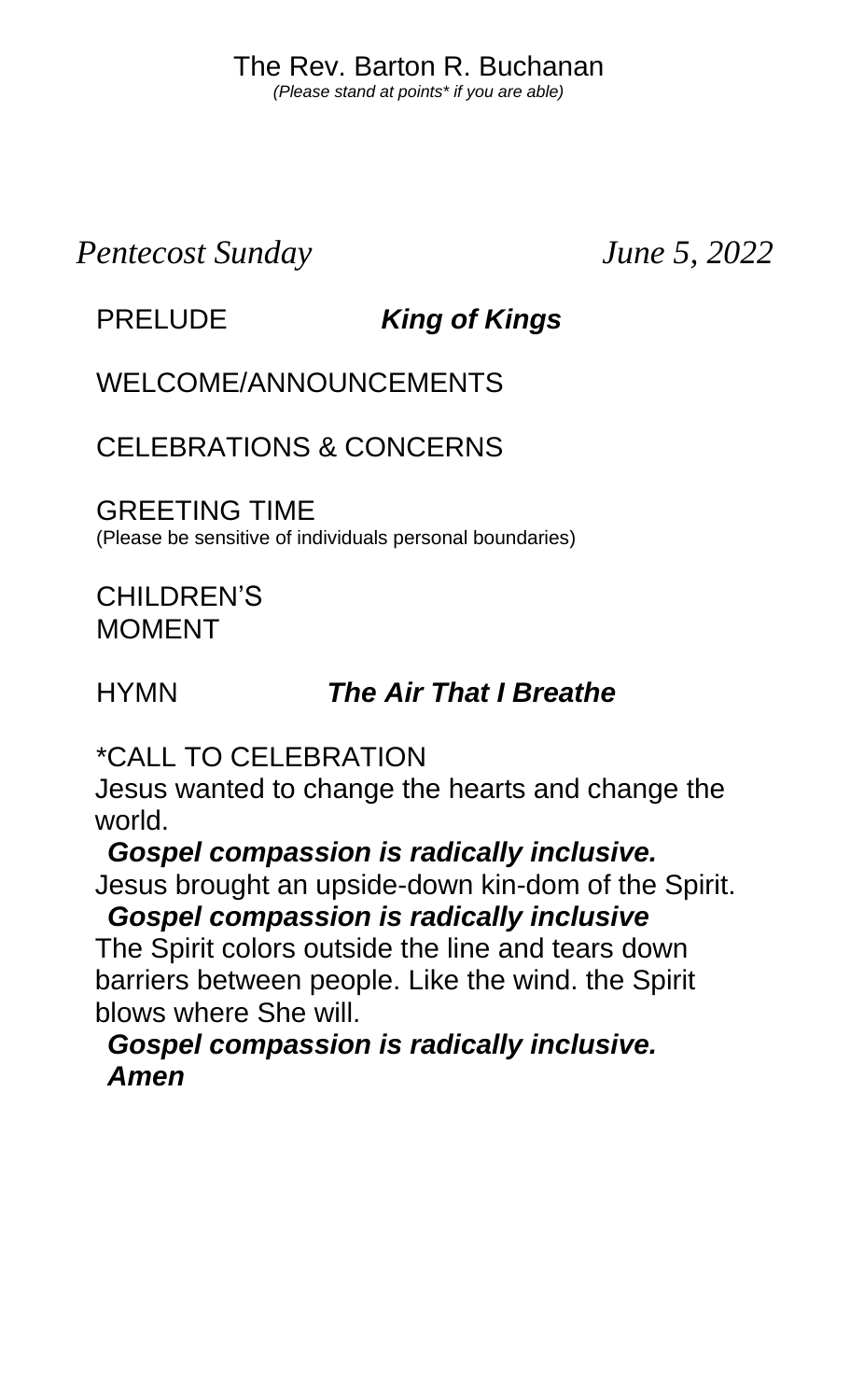## SONG OF PRAISE

*Holy Spirt*

**OFFERTORY** INVITATION

*Jesus welcomed all to the open table. Hospitality is how God extends welcome to all, no matter who you are and wherever you are in your life. Hospitality is sharing of food whereby no one is hungry. This is what God desires for all and that is what we must never deny another. Amen*

OFFERTORY *Peace* 

\*DOXOLOGY

*Praise God from whom all blessings flow; Praise God all creatures here below; Praise God above, you heavenly host; Praise Father, Son and Holy Ghost. Amen.*

SCRIPTURE Acts of the Apostles: 2: 1-13

GOOD **NEWS** 

Rev. Dr. Robert E. Shore-Goss

PRAYER

**COMMUNION** 

BENEDICTION RESPONSE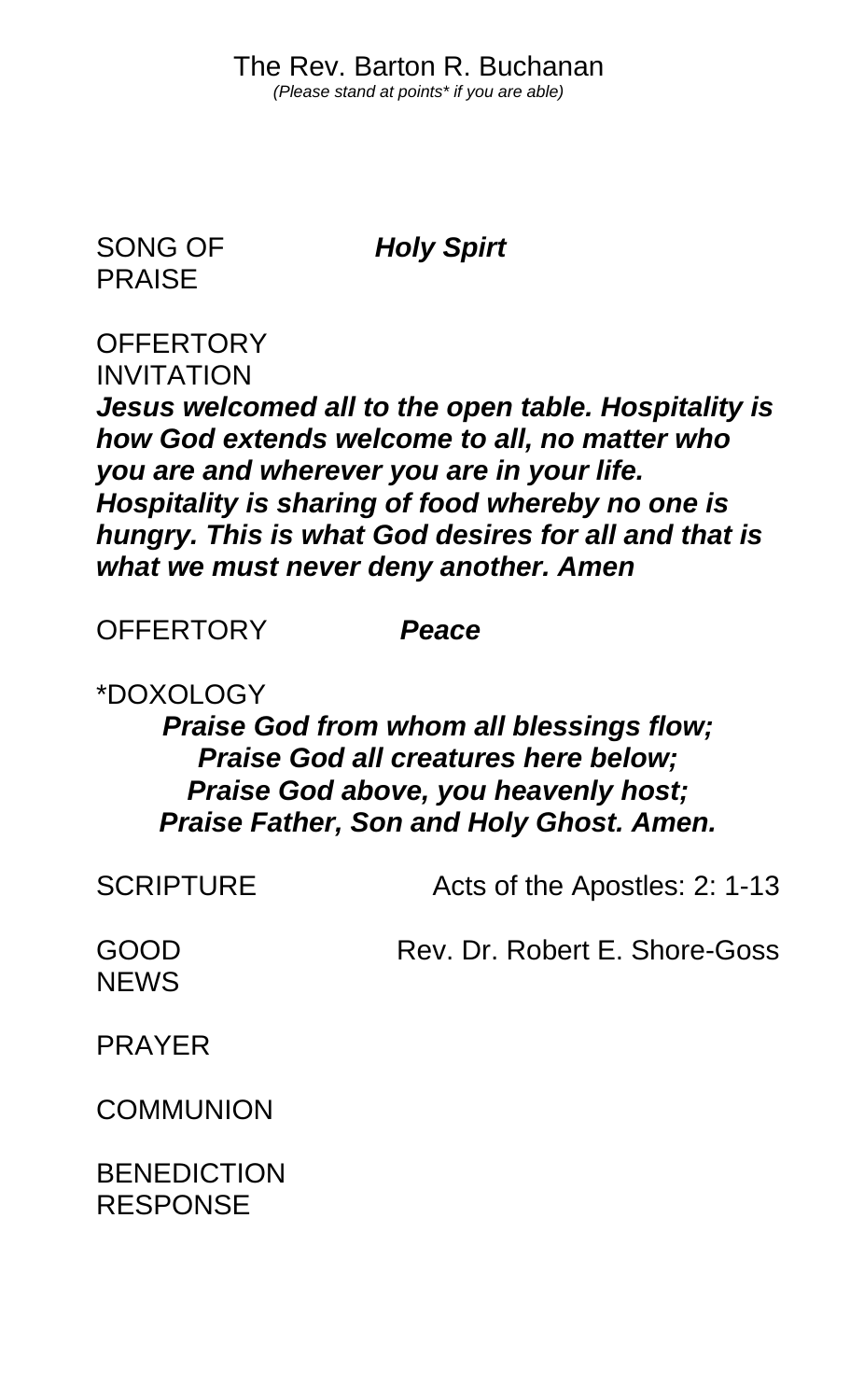

#### **Welcome to Windermere Union Church. We're Glad You're Here!**

Please fill out a visitor's card and let us help you get connected. If you have a question about a ministry or event, we are here to help! Contact the church office at office@windermereunion.org or 407-876 2112.

### Acts of the Apostles: 2: 1-13

### **The Holy Spirit Comes at Pentecost**

2 When the day of Pentecost came, they were all together in one place. 2 Suddenly a sound like the blowing of a violent wind came from heaven and filled the whole house where they were sitting. 3 They saw what seemed to be tongues of fire that separated and came to rest on each of them. 4 All of them were filled with the Holy Spirit and began to speak in other tongues[a] as the Spirit enabled them.

5 Now there were staying in Jerusalem God-fearing Jews from every nation under heaven. 6 When they heard this sound, a crowd came together in bewilderment, because each one heard their own language being spoken. 7 Utterly amazed, they asked: "Aren't all these who are speaking Galileans? 8 Then how is it that each of us hears them in our native language? 9 Parthians, Medes and Elamites; residents of Mesopotamia, Judea and Cappadocia, Pontus and Asia,[b] 10 Phrygia and Pamphylia, Egypt and the parts of Libya near Cyrene; visitors from Rome 11 (both Jews and converts to Judaism); Cretans and Arabs—we hear them declaring the wonders of God in our own tongues!" 12 Amazed and perplexed, they asked one another, "What does this mean?"

13 Some, however, made fun of them and said, "They have had too much wine."

#### **Ushers**

**June 12** – Provi Estrada & Connie Lawton

**June 19** – Mary Ellen Nattans & Becky Neaman **June 26** – Connie Lawton & Nancy Wheeler



### **Announcements**



**Adult Sunday School** – That's right Adult Sunday school is back!!! Class is on Sunday mary Mornings at 9:00 am in the preschool kinder-gym. No preparation is needed.

**Amazing Animals of the Bible** -Vacation Bible School Day is Saturday, July 16th from 9:00a.m. until 1:00p.m. Children between the ages of 3 - 12, are invited to join us for one **dB13** day of fun and one big surprise! A snack and pizza lunch are provided. Optional donation of \$10 is requested. Volunteers between the ages of 13 – 99 are needed. Contact the church at office@windermereunion.org for a registration form Questions see Chris Stumpf or Patty Harak.



**Bible Study -** Meets on Tuesday evenings at 7:00 pm at church and for those who cannot physically attend via Zoom. For more information contact the church office at office@windermereunion.org.

**Church Announcements** - If your ministry has an announcement to share with the congregation, please send your announcements to our office manager by 5pm on Wednesday.



**Father's Day, Feed your Body and Soul** - You are invited to breakfast on June 19th. Breakfast will be served at 9:30 a.m. Grab your breakfast and head into the sanctuary. For more information contact Chris Stumpf. The Stephen Minister's will be presenting a sweet service after breakfast. Looking forward to seeing you there.



**HAPPY 4th of JULY!!!** - On SUNDAY, JULY 3rd help us celebrate The 4th of July on the 3rd. After the church service there will be a picnic. Church will provide the meat. Please bring salads or desserts to share if you plan to attend.

**Help Support Windermere Union Church -** When You Shop on Amazon you can donate to WUC at no cost to you. Whenever you shop on Amazon you can help amazon



support WUC by making your purchases through Amazon Smile. Amazon Smile will donate 0.5% of the purchase price of your eligible purchases to WUC. Please contact the church office or Jim Goehring for details.

**Looking for Writers** - Have you been looking for an opportunity to express your faith in words? If so, we have an opportunity for you to do so through the church liturgy, more specifically, the Call to Celebration and the Offertory. Those components of the service are based on the sermon text for the week. The sermon texts have already been selected for the year. Typically, the lesson is the Gospel. If you are interested in this opportunity, contact the church office for more details.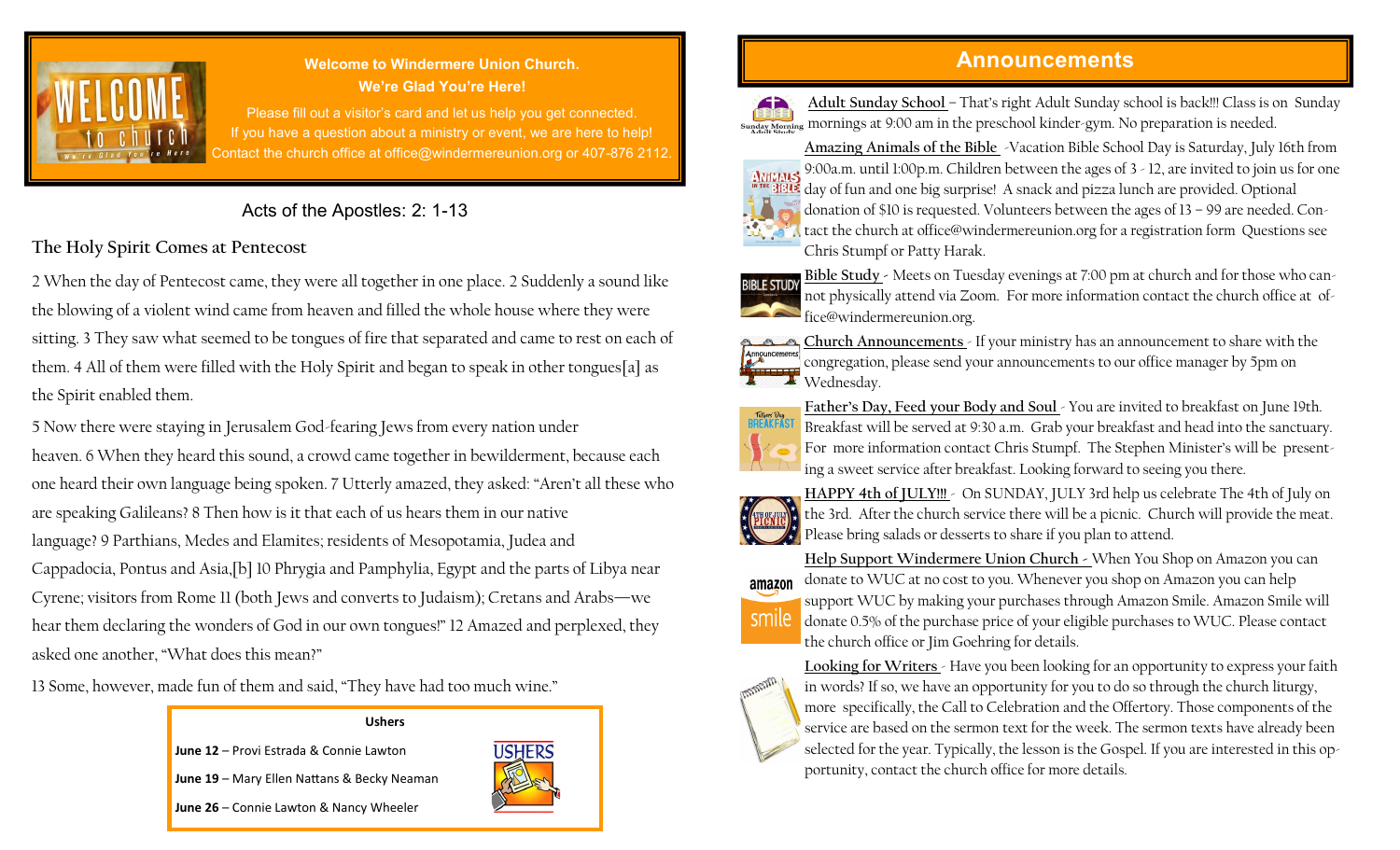

#### **CONCERNS** expressed by members and friends. Please pray for:

><> Monica Santangelo - Prayers for the city of International Falls MN they are experiencing record flooding. My property is underwater. I will be traveling there next week.

*~God we know You hear our prayers~*

#### **CELEBRATIONS** from church members and friends

*~Thank You God for blessing us~*

*PLEASE REMEMBER TO COMPLETE the C and C SLIPS, TO HELP ENSURE ACCURACY. The Cs and Cs listed above are from completed slips and internet messages sent to the church office at office@windermereunion.org. Please submit your Cs and Cs no later than Tuesday morning in order to be included in the next bulletin.*

#### **Birthdays Are Great and We Want to Celebrate With You!**

Please contact Ann Green, **[ggreen7@cfl.rr.com](mailto:ggreen7@cfl.rr.com)** or 407-293-8892 with those special dates for all your family members so we can recognize and wish one and all a Happy Birthday!

| Barton Buchanan        | June 7  |
|------------------------|---------|
| Janel Dagon            | June 7  |
| Jane Chancey           | June 8  |
| Mitch Hitsman          | June 9  |
| Aleyamma Roy           | June 11 |
| Cheryl Tyndall         | June 21 |
| <b>Austin Lawrence</b> | June 24 |
| Alexander Jones        | June 25 |
| Michelle Bednarek      | June 29 |
| Kenny Poole            | June 29 |





Provoking thought. Inspiring spirit. Accepting all.

10710 Park Ridge-Gotha Road, Windermere, Florida 34786 Phone: 407-876-2112 Pastor home office: 407-963-8254

### Scripture & Announcements

June 5, 2022



**Ushers**

Becky Neaman & Nancy Wheeler

Pastor Barton Buchanan, Senior Pastor - pastorbarton@windermereunion.org Pastor Marcelino Rivera , Iglesia del Pueblo - pastormarcelino@windermereunion.org Chris Stumpf, Ministry of Child Education - happyheart.chris@gmail.com Troy Dolendo, Music Director - Troy@windermereunion.org Sarah Larenas Rinsch, Office Manager - office@windermereunion.org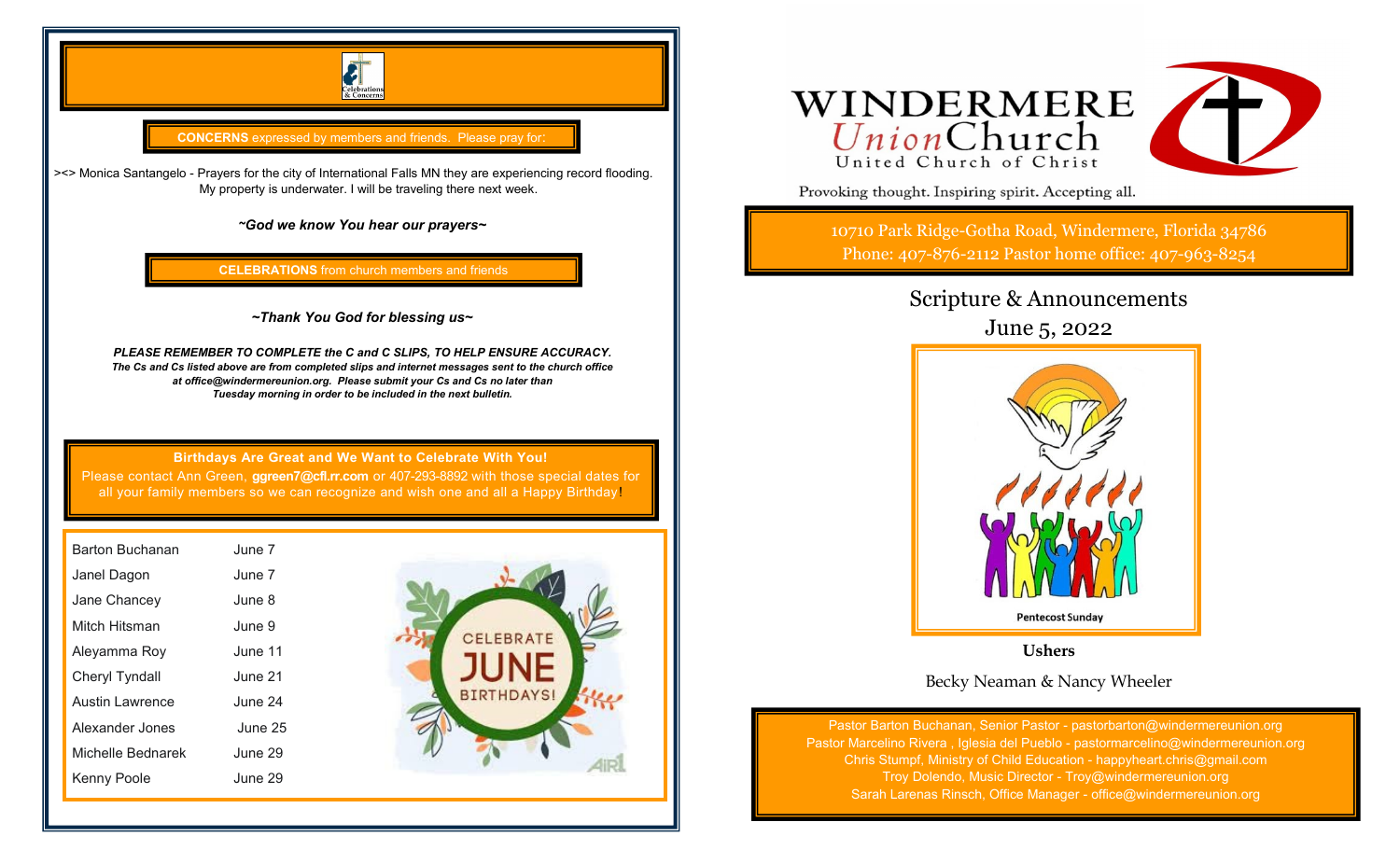

## **This is the Air I Breathe**

This is the air I breathe This is the air I breathe Your holy presence Living in me This is my daily bread This is my daily bread Your very word Spoken to me

And I... I'm desparate for you And I... I'm lost without you

> This is air I breathe Your holy presence Living in me This is my daily bread This is my daily bread Your very word Spoken to me

And I... I'm desparate for you And I... I'm lost without you